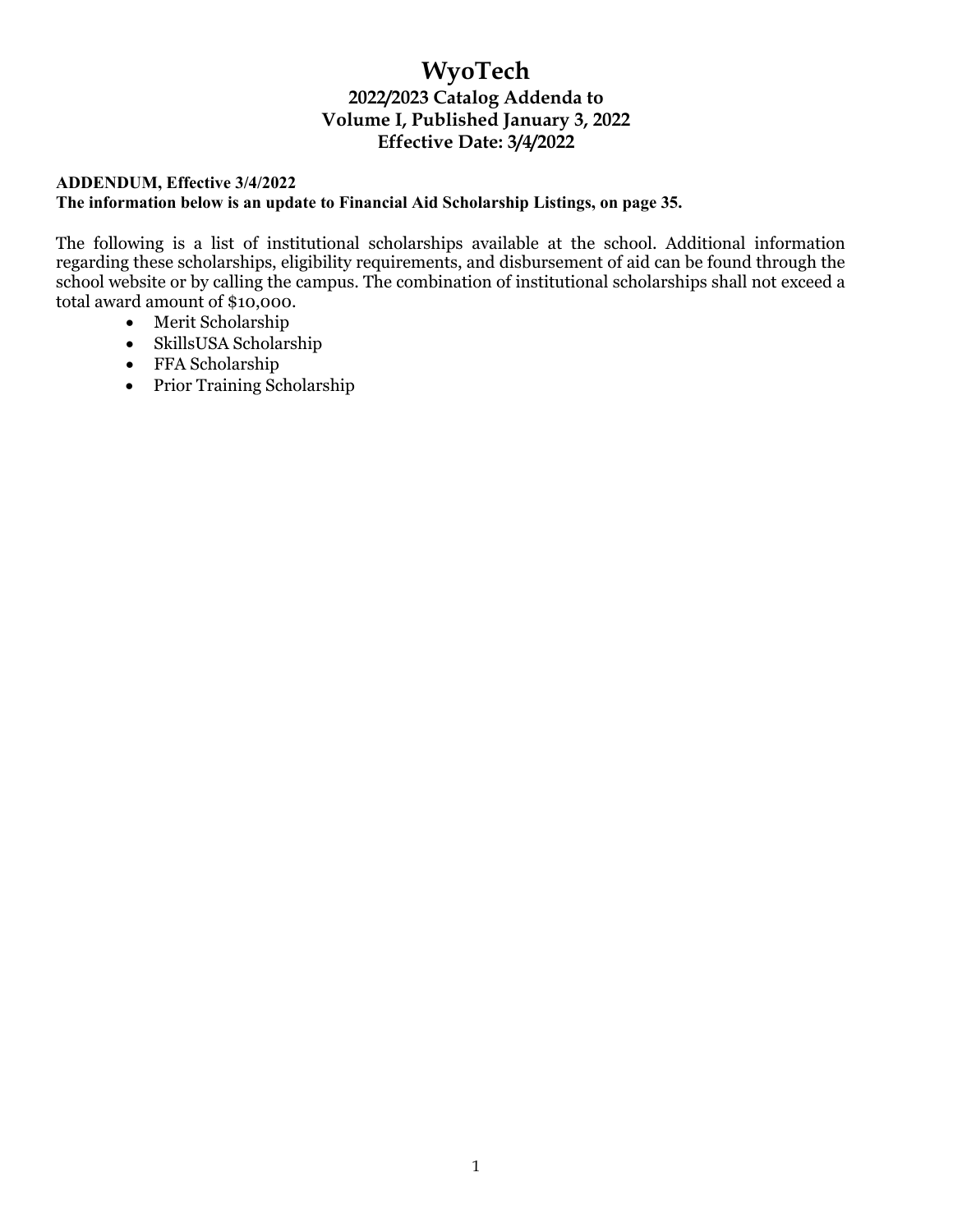# **WyoTech 2022/2023 Catalog Addenda to Volume I, Published January 3, 2022 Effective Date: 05/16/2022**

### **ADDENDUM, Effective 05/16/2022**

### **The information below is an update to Title IX of Educational Amendments, on page 42.**

WyoTech is required by Title IX of the Educational Amendments of 1972 and 34 C.F.R. Part Sec. 106.9 not to discriminate on the basis of sex in the educational programs and activities which it operates.

WyoTech strives to provide a safe working and learning environment and is committed to creating and sustaining a positive learning environment, free of discrimination, including sexual violence, dating violence, domestic violence, and stalking. Such behaviors are prohibited both by law and School policy and will not be tolerated on any WyoTech campus. The School will respond promptly to reports of sexual harassment and sexual violence and will take appropriate action to prevent, correct, and when necessary, discipline behavior that violates School policy. The preponderance of the evidence standard will be used when determining any action.

Federal law provides that it shall be unlawful discriminatory practice for any employer, because of the sex of any person, to discharge without cause, to refuse to hire, or otherwise discriminate against any person with respect to any matter directly or indirectly related to employment or academic standing. Harassment of an employee on the basis of sex violates this federal law. Sexual harassment of employees or students at the School is prohibited and shall subject the offender to dismissal or other sanctions following compliance with the procedural due process requirements.

Sex-based harassment includes sexual harassment (including sexual violence) and gender-based harassment. The definitions below have been developed by the Office for Civil Rights at the U.S. Department of Education.

# • *Sexual Harassment*

Sexual harassment is unwelcome conduct of a sexual nature. It includes unwelcome sexual advances, requests for sexual favors, and other verbal, nonverbal, or physical conduct of a sexual nature. Sex-based harassment can happen to people and be perpetrated by people of any sex.

- 1. Submission to such conduct is made explicitly or implicitly a term or condition of an individual's employment or academic standing; or
- 2. Submission or a rejection of such conduct by an individual is used as a basis for employment or academic decisions affecting an individual; or
- 3. Such control unreasonably interferes with an individual's work or academic performance or creates an intimidating, hostile, or offensive working or academic environment.

# • *Sexual Violence*

Sexual violence is a form of sexual harassment. Sexual violence refers to physical sexual acts perpetrated against a person's will or where a person is incapable of giving consent (e.g., due to the victim's age or use of drugs or alcohol, or because an intellectual or other disability prevents the victim from having the capacity to give consent). A number of different acts fall into the category of sexual violence, including rape, sexual assault, sexual battery, sexual abuse, and sexual coercion.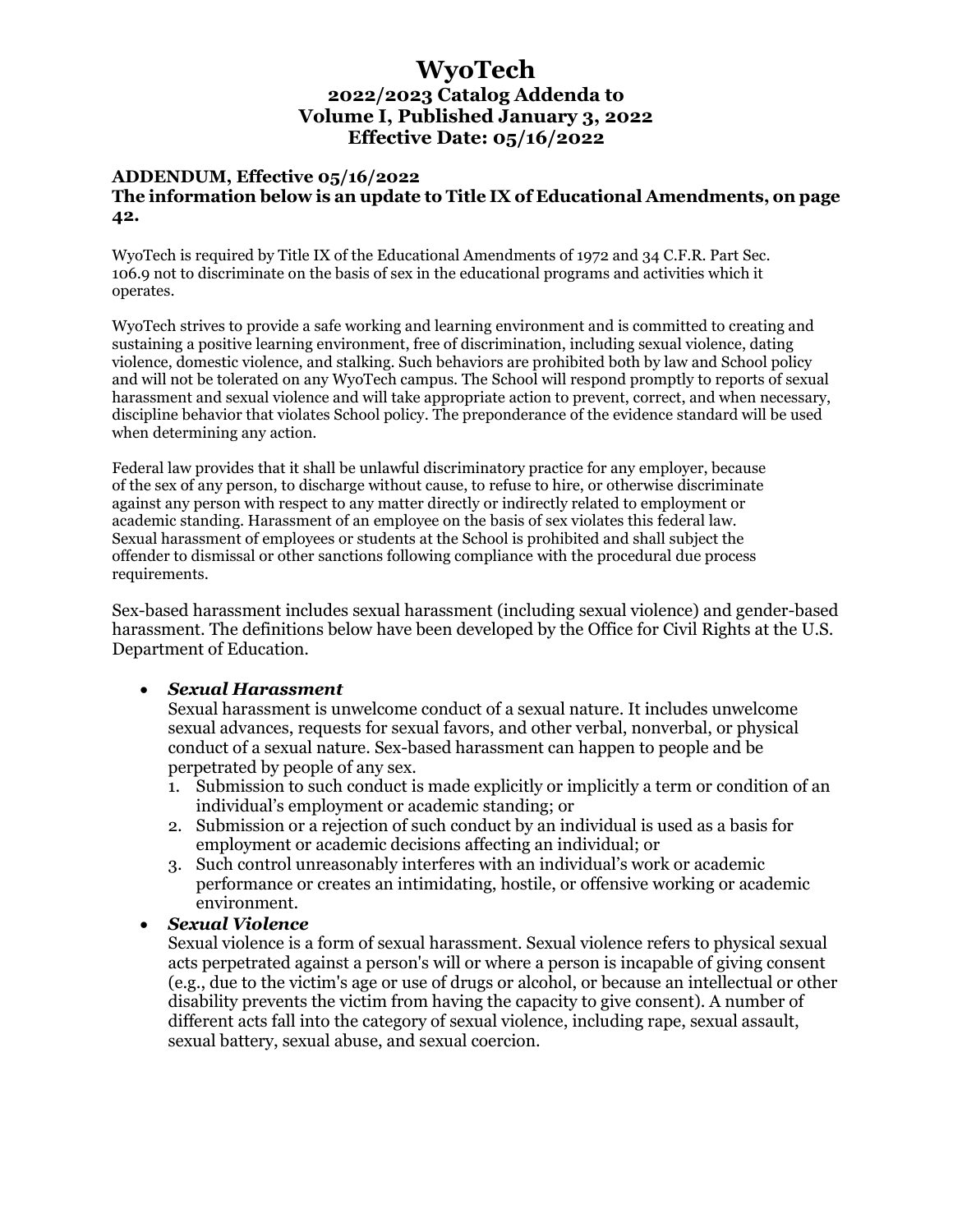# • *Gender-Based Harassment*

Gender-based harassment is unwelcome conduct based on an individual's actual or perceived sex. It includes slurs, taunts, stereotypes, or name-calling as well as gendermotivated physical threats, attacks, or other hateful conduct.

Any individual who feels he/she has a complaint or matter he/she wishes to discuss may report the problem directly to the Campus Security Authority and/or Title IX Officer. Please be reminded that this policy applies to students as well as employees.

Title IX of the Education Amendments of 1972 prohibits discrimination based on sex in education programs and activities in federally funded schools at all levels. The Title IX Coordinator's purpose is to ensure that an institution maintains an environment for students that is free from unlawful sex discrimination in all aspects of the educational experience, including academics and extracurricular activities.

This policy is intended to make students aware of the various reporting and confidential disclosure options available to them – so they can make informed choices about where to turn should they become a victim of sexual harassment.

The Title IX Coordinator for WyoTech is Kyle Morris, VP of Operation, and he can be reached by calling (800)521-7158 or at KMorris@WyoTech.edu

### **Violence Against Women Act (VAWA)**

WyoTech is committed to creating and sustaining a positive learning and working environment, free of discrimination, including sexual violence, dating violence, domestic violence, and stalking. Such behaviors are not tolerated on the WyoTech campus and is prohibited both by law and School policy. The School will respond promptly to reports of sexual harassment and sexual violence and will take appropriate action to prevent, correct, and when necessary, discipline behavior that violates School policy.

The School's primary concern is the safety of its campus community members. The use of alcohol or drugs never makes the victim at fault for sexual discrimination, harassment, or violence.

Victims should not be deterred from reporting incidents of sexual violence out of a concern that they might be disciplined for related violations of drug, alcohol, or other School policies.

#### Victim Confidentiality

The School will use its best efforts to ensure that:

- All publicly available safety and security records, reports, and disclosures shall not include any personally identifying information about the victim; and
- It will maintain as confidential any accommodation or protective measures to the victim, to the extent that maintaining such confidentiality would not impair the ability of the institution to provide the accommodation or protective measures.

At WyoTech, the Vice President of Operations shall be the primary Campus Security Authority (CSA) and Title IX Officer, and typically designates another campus employee as a CSA Assistant and/or Title IX Coordinator. In the absence of the Vice President of Operations a management designee will serve as CSA and/or Title IX Officer/Coordinator.

All students, employees, and campus guests are encouraged to report all crimes and public safety related incidents to the CSA in a timely manner. The CSA and/or Title IX Officer shall document each incident reported. All incident reports shall be reviewed by the Campus President and/or designees who shall determine an appropriate response based on the nature of the incident.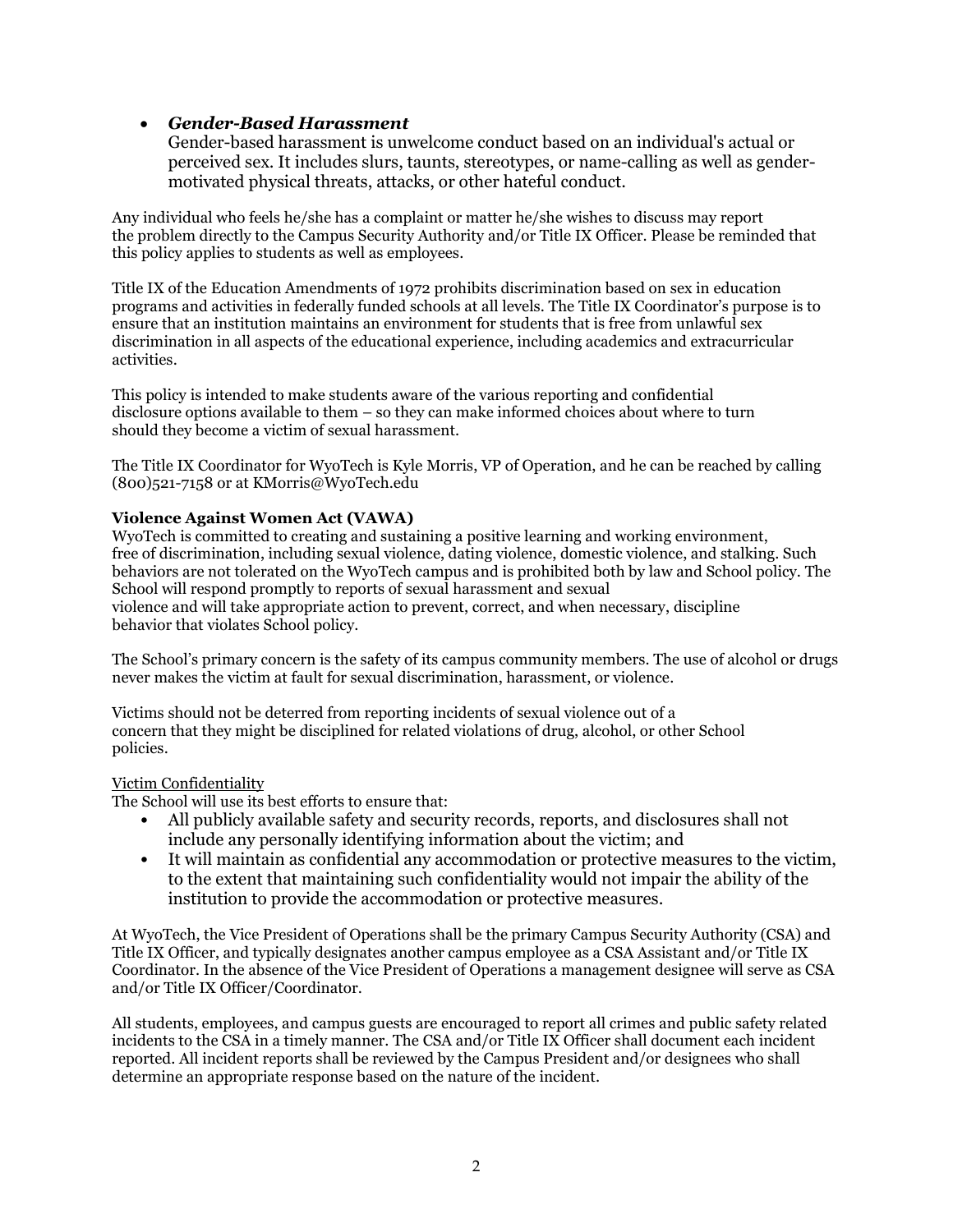#### **Sexual Offenses Reporting and Disciplinary Procedures**

Sexual offenses are a violation of the Student Code of Conduct and the Sexual Harassment Policy as stated in the School catalog. Victim(s) of any sexual offenses should immediately seek assistance from local law enforcement authorities, the local rape crisis center, and/or the Campus Security Authority and/or Title IX Officer. School personnel shall be available to assist the student/employee in notifying these authorities if the victim chooses, as well as counsel the victim of the importance of preserving evidence for the proof of a criminal offense.

1. How to Report Sexual Harassment

Any person may report Sexual Harassment or suspected Sexual Harassment to the Title IX Officer/Coordinator in person, by mail, telephone, or e-mail, using the contact information provided for the Title IX Officer/Coordinator. A report can be made at any time, including during non-business hours. However, responses to reports made outside of business hours, including during weekends and holidays, may be delayed.

2. Initial Assessment of the Report

Upon receiving a report, WyoTech will determine whether the reported allegation(s) fall within the scope of this policy. If the allegation does not fall within the scope of this policy, WyoTech will take appropriate steps according to the general student complaint procedure/Grievance Policy provided in the school catalog or the WyoTech Employee Handbook.

If the allegation does fall within the scope of this policy, the Title IX Officer/Coordinator will promptly (i.e., generally within 48 hours of receipt of initial report) reach out to the Complainant, who may or may not be the person who made the report: (a) discuss any appropriate Supportive Measures, and (b) provide the process for filing a Formal Complaint. If the Complainant declines to file a Formal Complaint, the Title IX Officer/Coordinator may choose to initiate a Formal Complaint. No other person is eligible to file a Formal Complaint under this policy.

Upon the filing of a Formal Complaint, WyoTech will operate from a presumption that the Respondent is not responsible for the alleged conduct until a determination is made regarding violation of this policy at the conclusion of the investigation, hearing, appeal and/or informal resolution process.

3. Supportive Measures

Supportive measures are individualized services available to ensure equal educational/work access, protect safety or deter Sexual Harassment. Supportive Measures are available, as appropriate to the Complainant and Respondent and are non-punitive, non-disciplinary and not unreasonably burdensome to the other party.

Upon receiving a report of Sexual Harassment, the Title IX Coordinator will promptly contact the Complainant confidentially to discuss the availability of supportive measures. The Title IX Coordinator shall notify the Complainant that supportive measures are available regardless of whether a Formal Complaint is filed and explain to the Complainant the process for filing a Formal Complaint.

Supportive Measures are individualized and appropriate based on the information gathered by the Title IX Coordinator. The Supportive Measures needed by the Complainant and/or Respondent may change over time, and the Title IX Coordinator will communicate with each party to ensure that any Supportive Measures are necessary and effective based on evolving needs.

Supportive measures will be provided without fee or charge and may include:

• Counseling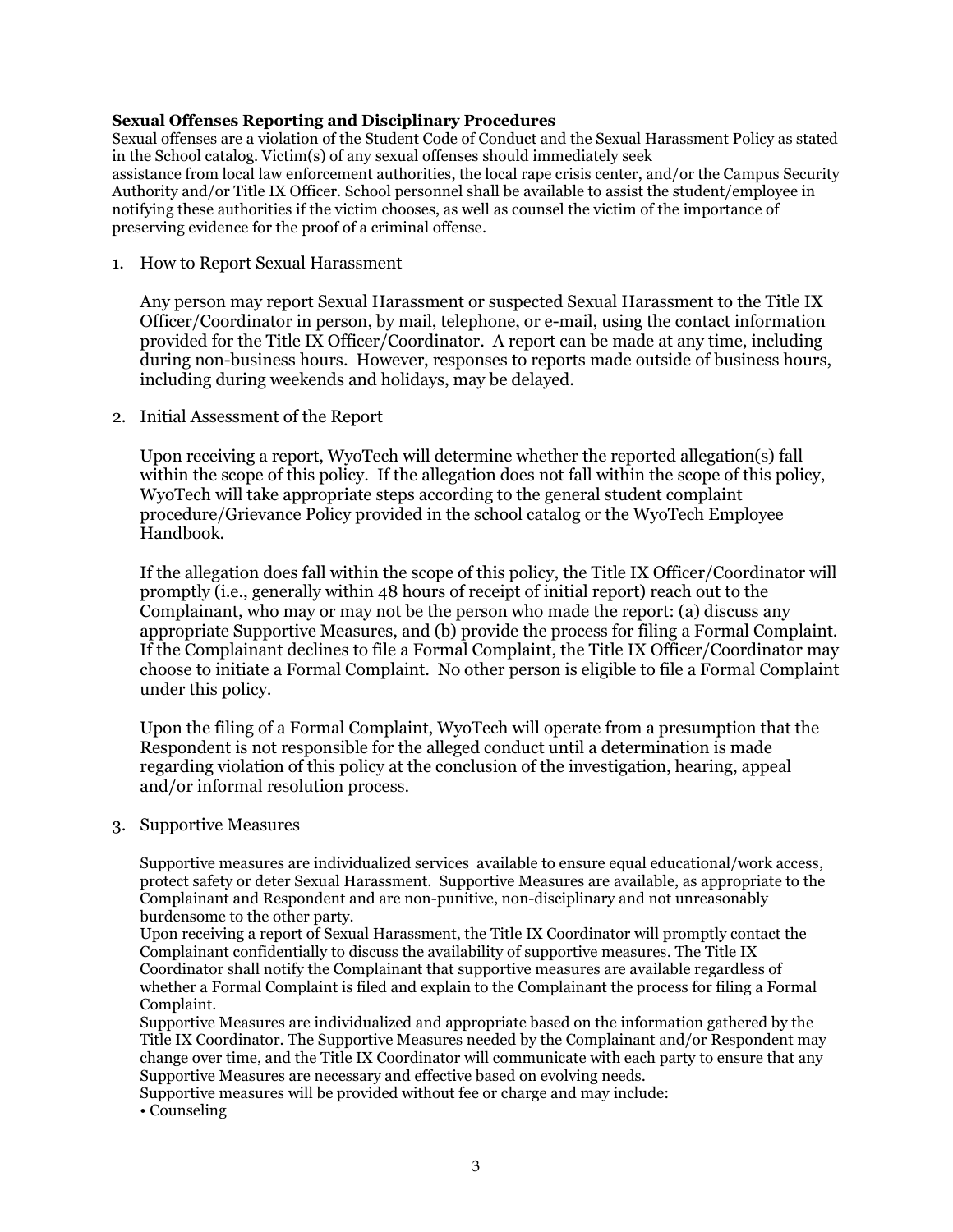- Extending deadlines
- Modifying class or work schedules
- Placing mutual restrictions on contact between the parties
- Providing campus escort services
- Changing work locations
- Providing leaves of absence

#### 4. Notice of a Formal Complaint

If a Formal Complaint is filed, WyoTech will issue a written notice to the Complainant and the Respondent within 14 days of the filing of the Formal Complaint containing, at minimum:

- Notice of the investigation and hearing procedure set out in this policy,
- Notice of the allegations of Sexual Harassment, including sufficient details known at the time (including the identities of known Parties involved in the allegations) and with sufficient time to prepare a response before any initial interview,
- A statement that the Respondent is presumed not responsible for the alleged conduct and that a determination regarding violation of this policy is made at the conclusion of the process,
- A statement that the Complainant and Respondent may have an advisor of their choice, who may be, but is not required to be, an attorney,
- A statement that WyoTech will, within a reasonable amount of time after a request from a Complainant or Respondent, provide an advisor to a Complainant or Respondent who does not identify their own advisor, one will also be provided at the hearing if the Complainant or Respondent does not bring their own to the hearing,
- A statement that the Complainant and Respondent may inspect, and review evidence compiled during the investigation, and
- A statement that WyoTech's Business Ethics, Conduct and Compliance policy and WyoTech's Code of Conduct for Students policy prohibit knowingly making false statements or knowingly submitting false information during the process

If, in the course of an investigation, WyoTech determines that it will investigate allegations about the Complainant or Respondent that are not included in the written notice provided at the outset of the investigation, WyoTech will provide written notice of the additional allegations to the Complainant and the Respondent.

In appropriate cases, WyoTech may consolidate Formal Complaints as to allegations of Sexual Harassment against more than one Respondent, or by more than one Complainant against one or more Respondents, or by one Party against the other Party, where the allegations of Sexual Harassment arise out of the same facts or circumstances.

Formal Complaints involving employees will also be referred to the Human Resources Department and simultaneously evaluated under the applicable employee conduct policies and procedures outlined in the Employee Handbook.

5. Informal Resolution

Formal Complaints can be resolved by either informal resolution or by the investigation and hearing processes described in this policy. Informal resolution is voluntary and can be facilitated by WyoTech at any point before a determination is reached regarding whether the Respondent violated this policy. Once initiated, an informal resolution process will typically conclude within 45 days. At any point during the informal resolution process prior to reaching an agreement, the Complainant and/or the Respondent are free to withdraw from the informal resolution process and resume the investigation, hearing, and appeal processes. However, once reached and agreed to by both the Complainant and the Respondent, an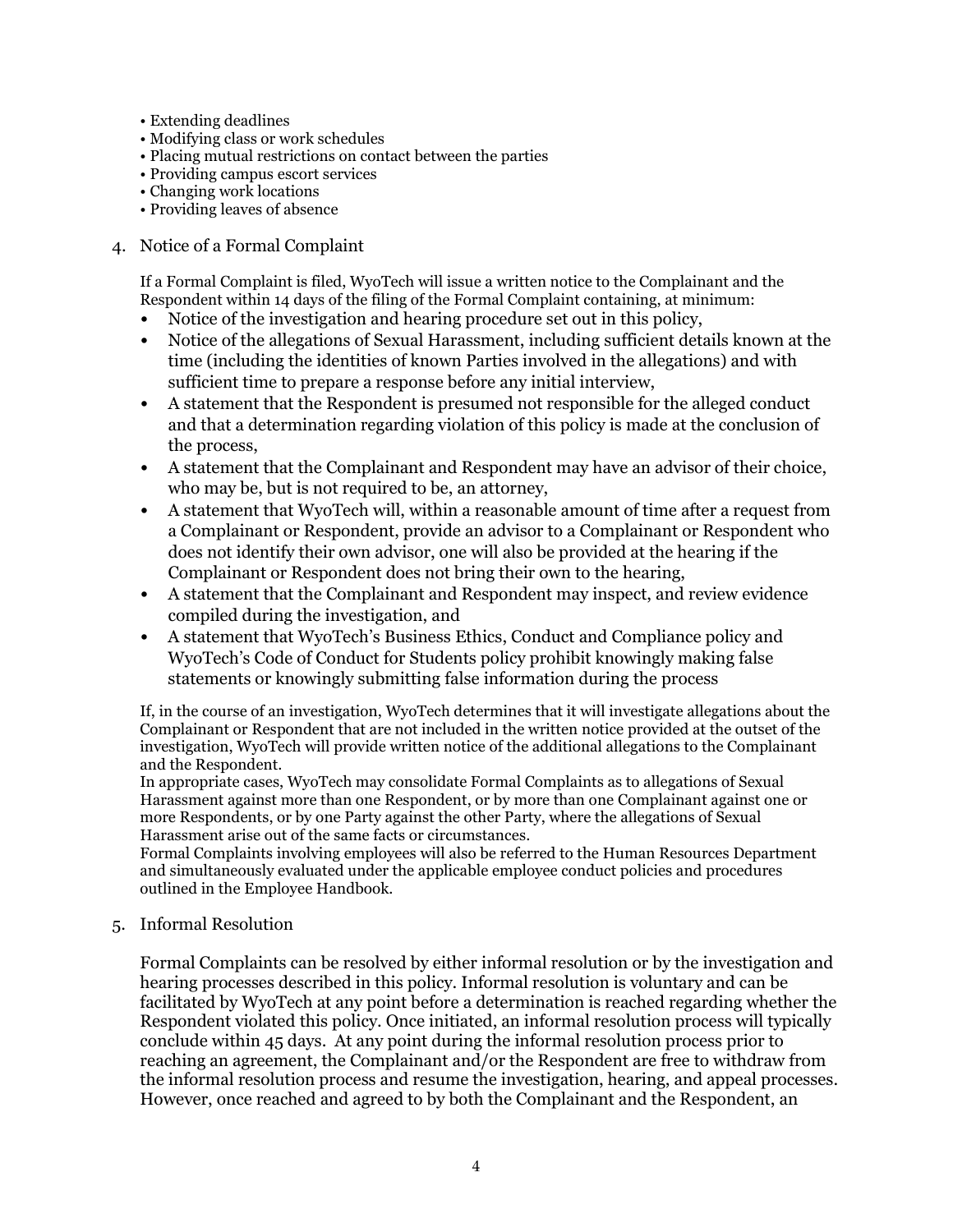informal resolution is final, and precludes the Complainant and Respondent from pursuing a Formal Complaint arising from the same allegations.

Before engaging in an informal resolution, WyoTech will provide the Complainant and the Respondent with written notice disclosing the allegations, the requirements of the informal resolution process (including the Parties' right to withdraw during the process and the final nature of any agreement reached), and any consequences resulting from participating in the informal resolution process, including the records that will be maintained or could be shared. Both the Complainant and the Respondent must consent in writing to participate in the informal resolution process.

Participation in an informal resolution is not required as a condition of enrollment, continuing enrollment, employment, or continuing employment.

WyoTech does not offer or facilitate informal resolution to resolve allegations that a WyoTech employee Sexually Harassed a WyoTech student; such allegations will be handled through the Formal Complaint process.

6. Dismissal of a Formal Complaint in Certain Circumstances

If at any point during the investigation or hearing procedures WyoTech discovers that the conduct described in the Formal Complaint does not, even if proven, fall under the scope of this policy or did not occur in the school's education program or activity, WyoTech will dismiss the Formal Complaint or the portions of the Formal Complaint that are out of scope. Such conduct may be evaluated under other WyoTech policies, as applicable.

The Title IX Coordinator may dismiss a Formal Complaint where:

- Complainant notifies the Title IX Coordinator in writing that the Complainant wishes to withdraw the Formal Complaint or allegations
- Respondent is no longer enrolled or employed by the school
- Specific circumstances prevent the school from gathering evidence sufficient to reach a determination regarding responsibility

If the Respondent withdrawals from school prior to the completion of the investigation, he/she will not be allowed to return until the Formal Complaint process is complete. If the Respondent graduates prior to the resolution, the student will not be recognized as a graduate until the Formal Complaint process is complete. If Respondent is found guilty sanctions will be imposed. The appeal process will be adhered to regardless of participation by either party.

When WyoTech dismisses a Formal Complaint, it will promptly (generally within seven days of the dismissal) send written notice of the dismissal, whether mandatory or discretionary, and the reason(s) for the dismissal, simultaneously to the Complainant and the Respondent.

Dismissal of the Formal Complaint under this policy does not preclude the institution from investigating the allegations under a different policy such as the Student Complaint/Grievance Procedure Policy outlined in the school catalog.

7. Investigation

WyoTech will investigate all Formal Complaints that are not resolved through informal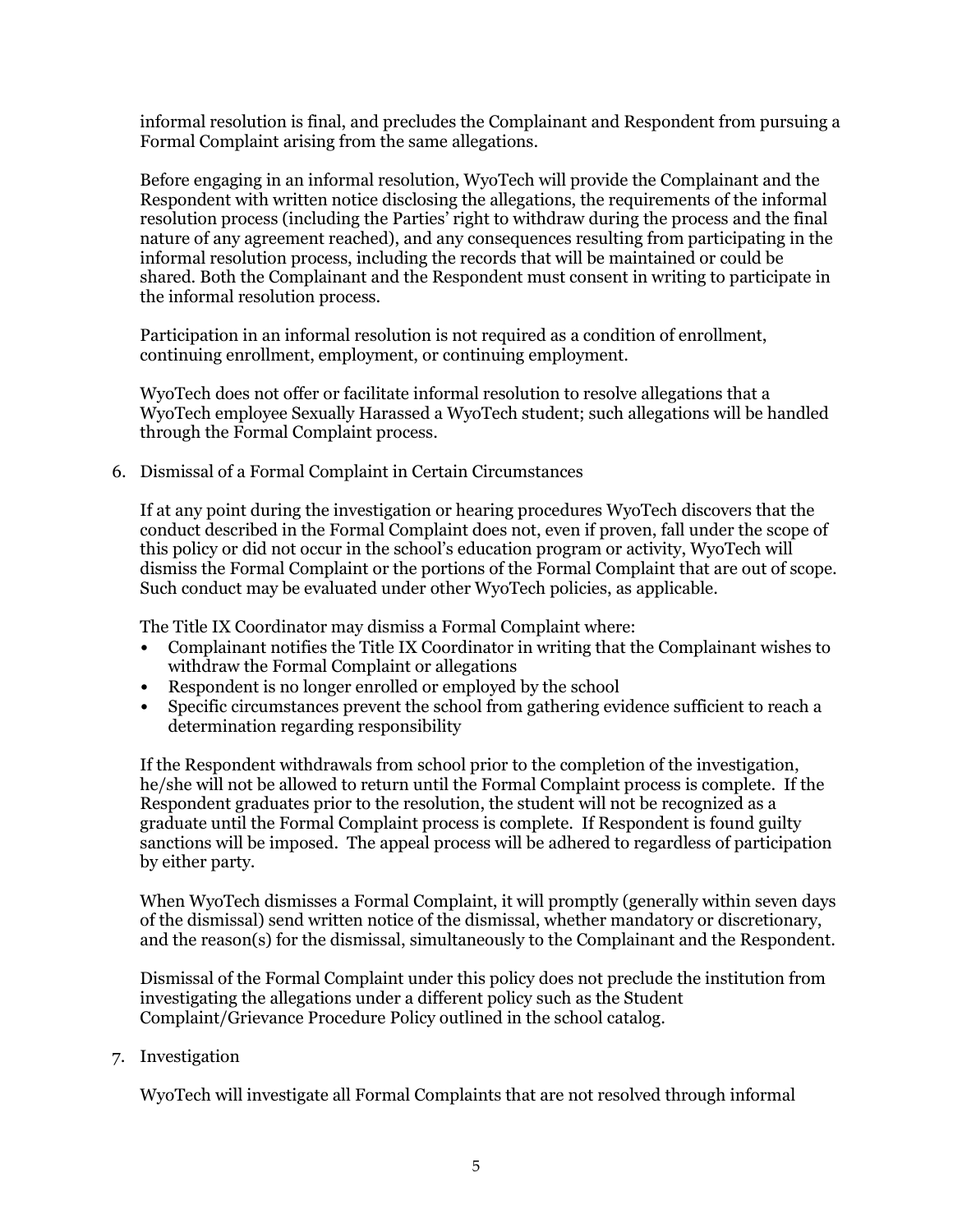resolution or dismissed (pursuant to subsection #6 of this policy). The investigation will be completed by an individual trained pursuant to subsection #16 of this policy, who will not serve as a decision-maker(s) during the hearing. The investigator's purpose will be to compile relevant information

and documentation for consideration at the hearing. In conducting the investigation, WyoTech will:

- Ensure that the burden of proof and the burden of gathering evidence sufficient to reach a determination regarding violation of this policy rest on WyoTech and not on the Complainant or Respondent.
- Provide an equal opportunity for the Complainant and the Respondent to present witnesses (including fact and expert witnesses) and other inculpatory and exculpatory evidence.
- Not restrict the ability of either the Complainant or the Respondent to discuss, in the context of the investigation, the allegations under investigation or to gather and present relevant evidence.
- Where a Complainant or Respondent is invited or expected to participate, provide written notice of the date, time, location, participants, and purpose of investigative interviews or other meetings with sufficient time to prepare to participate.
- Allow the Complainant and the Respondent the same opportunity to have an advisor during the investigation. Advisors may attend interviews or meetings to which the Party whom they are advising is invited and may otherwise assist the Party during the investigation, provided that throughout the investigation phase, the advisor may speak only to the Party whom the advisor is assisting (i.e., either the Complainant or the Respondent), whether during interviews, meetings, or otherwise. Advisors may be, but are not required to be, attorneys.
- Provide both the Complainant and the Respondent an equal opportunity to inspect and review evidence obtained as part of the investigation that is directly related to the allegations raised in a Formal Complaint. This includes evidence upon which WyoTech does not intend to rely in reaching a determination regarding violation of this policy so that the Complainant and the Respondent can meaningfully respond to the evidence prior to conclusion of the investigation.
- Not access, consider, disclose, or otherwise use a Complainant's or Respondent's records that are made or maintained by a physician, psychiatrist, psychologist, or other recognized professional or paraprofessional acting in the professional's or paraprofessional's capacity, or assisting in that capacity, and which are made and maintained in connection with the provision of treatment to the Party, unless WyoTech obtains that Party's voluntary, written consent to do so for use in the process described in this policy.

The inspector will compile an investigation report that fairly summarizes the relevant evidence. Prior to completion of the investigative report, and typically within 60 days of the date on which the written notice of allegations was provided to the Complainant and the Respondent, WyoTech will send to the Complainant and the Respondent (and, if applicable, their advisor(s)) the evidence subject to inspection and review in an electronic format or a hard copy.

The Parties will be given 10 days to submit a written response, which the investigator will consider prior to completion of the investigative report.

Upon completion of the report, the investigator will provide the Complainant and the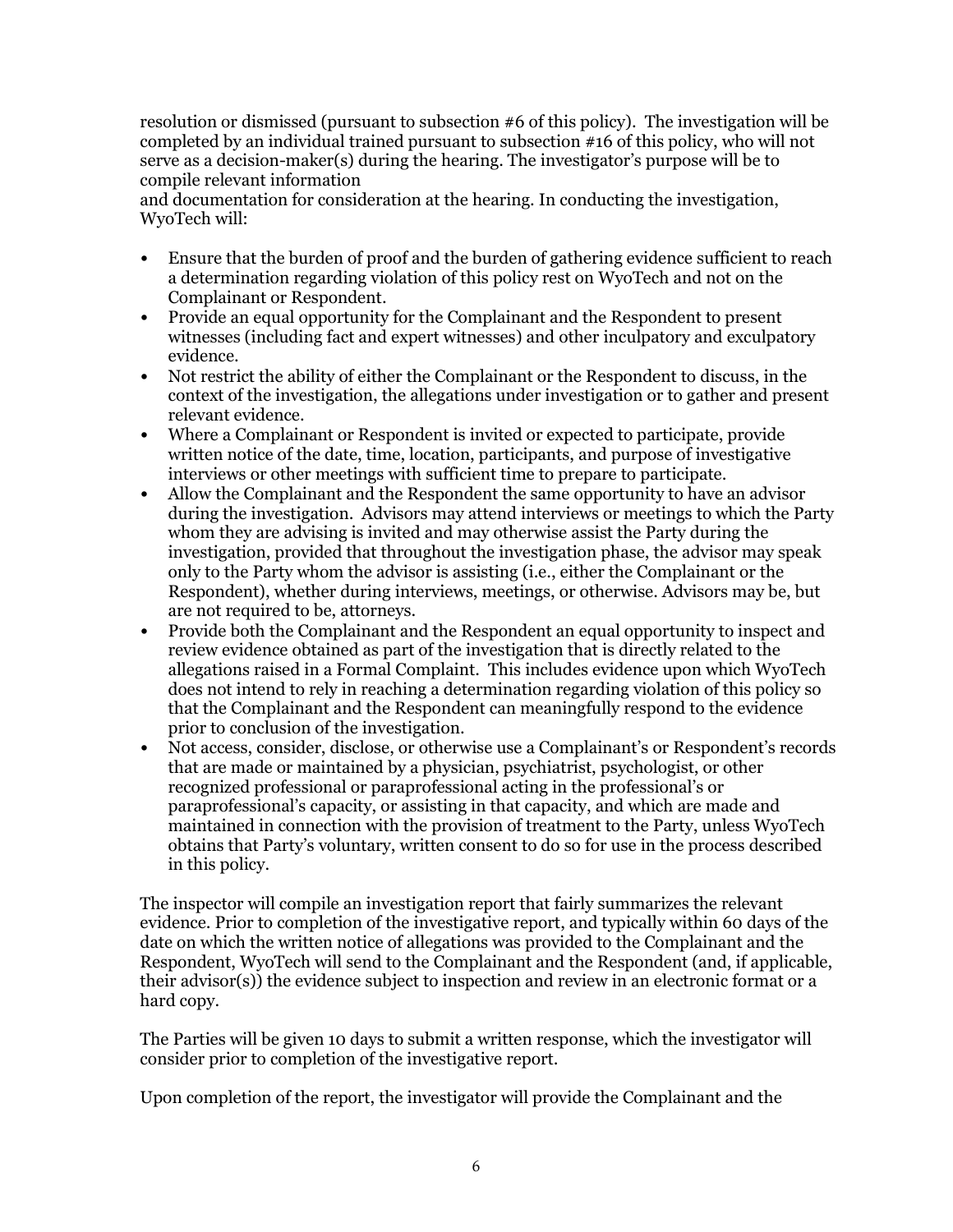Respondent (and their advisor(s), if applicable) a copy of the report at least 10 days prior to a hearing.

8. Emergency Removal of Respondents from Campus

WyoTech may temporarily remove an individual from campus on an interim basis during the pendency of a Formal Complaint in limited emergency circumstances where there is an immediate threat to physical health or safety. Before taking this emergency measure, the school will:

- Undertake an individualized safety and risk analysis to determine whether there is an immediate threat to the physical health or safety of any person arising from the allegations of Sexual Harassment
- Make an affirmative determination that such an immediate threat exists based on its individualized safety and risk analysis; and
- Provide the Respondent with notice and an opportunity to challenge the emergency decision immediately following the Respondent's removal

WyoTech's management team will issue timely warnings for incidents reported that pose a substantial threat of bodily harm or danger to other members of the campus community. WyoTech will make every effort to ensure that a victim's name and other identifying information are not disclosed, while still providing enough information for community members to make safety decisions in light of the danger. WyoTech reserves the right to notify parents/guardians of dependent students regarding any health or safety risk, or a change in student status.

Personally identifiable information for victims of Sexual Assault, Dating Violence, Domestic Violence and Stalking will not be included in any publicly available recordkeeping, including Clery Act Reporting and disclosures.

9. Hearing and Deliberation

No earlier than 10 days after the investigation report is completed and provided to the Complainant and Respondent, WyoTech will conduct a live hearing at which the Complainant, Respondent, and the decision-maker(s) for WyoTech will have the opportunity to ask questions of the Parties and witnesses. The Complainant and Respondent will be given written notice of the date, time, location, participants, and purpose of hearing with sufficient time to prepare to participate. Each party will be permitted to bring an advisor and has the option to bring one (1) other person to the hearing. Only the identified advisor will be permitted to speak during the hearing. The parties will be asked to give WyoTech notice as to whether they plan to bring any additional people to the hearing.

Hearings will typically be held within 120 days of receipt of a Formal Complaint, subject to availability of the Parties, witnesses, and decision-maker(s), and barring legitimate  $circ$  circumstances that give rise to delay in the process. Neither the Title IX Coordinator nor the investigator who completed the investigation that is the subject of the hearing may participate as a decision-maker(s).

All hearings will be conducted live with all parties present, however, either party may choose to participate via video conference in a separate room. The hearing will be conducted in a manner that allows the participants to simultaneously see and hear each other. The decision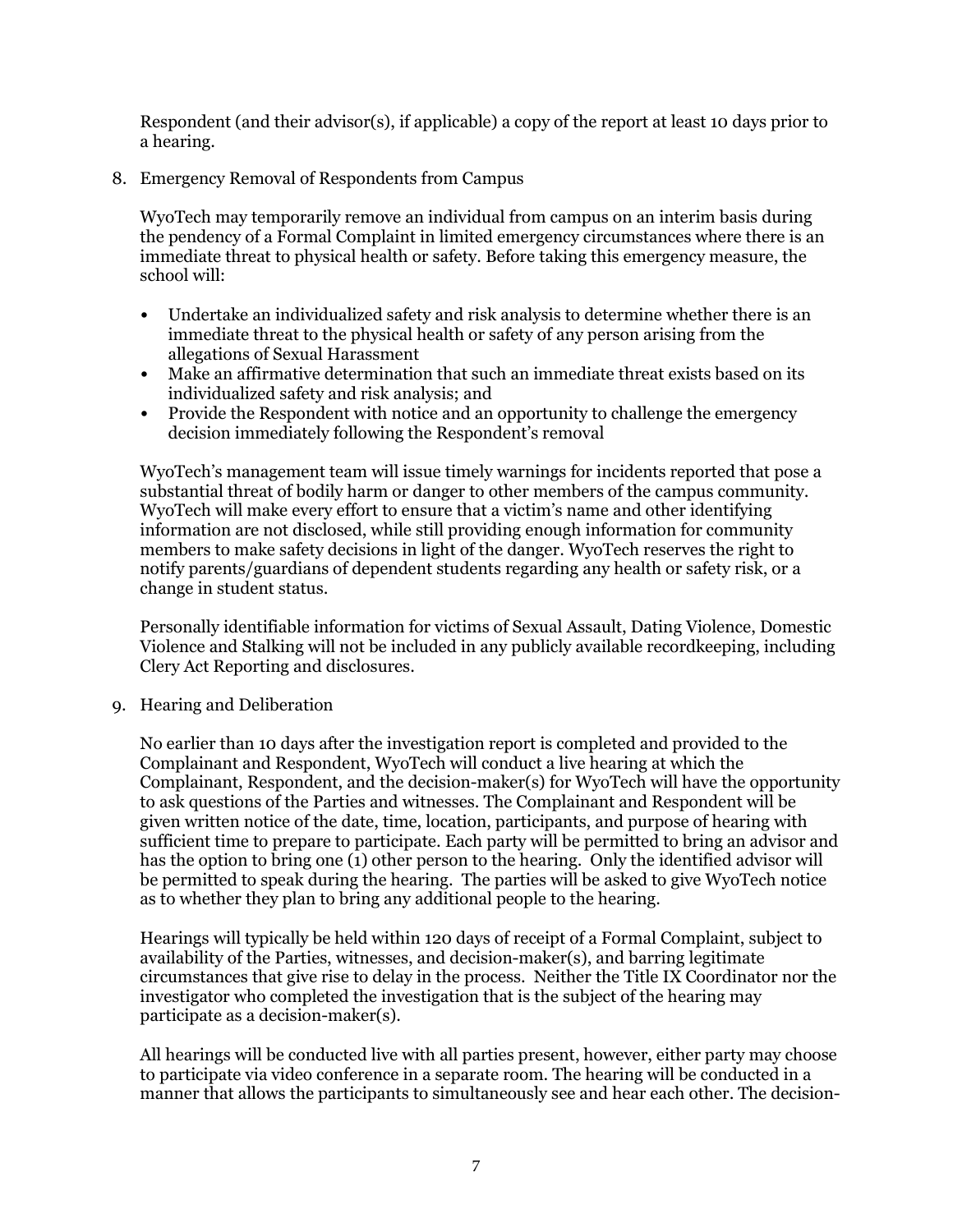maker(s) is responsible for conducting the hearing. The decision-maker(s) will ensure that:

- WyoTech makes all evidence to be considered available at the hearing and gives each Party equal opportunity to refer to such evidence during the hearing (this includes the original report submitted by the investigator).
- The advisors for the Complainant and Respondent (but not the Complainant and Respondent themselves) are permitted to ask the other Party and any witnesses appearing at the hearing relevant questions and follow-up questions, including those challenging credibility. This questioning is permitted to occur directly, orally, and in real time.

*(Note: If a Party does not have an advisor present at the hearing, WyoTech will provide an advisor of WyoTech's choosing to conduct cross-examination on behalf of that Party. Such an advisor will be provided without fee or charge to that Party and may be, but is not required to be, an attorney.)*

- Only relevant cross-examination and other questions are asked of a Party or witness. The decision-maker(s) will first determine whether a question is relevant before a Complainant, Respondent, or witness answers a question posed by someone other than the decision-maker(s). If the decision-maker(s)excludes a question, an explanation will be provided as to why the question is not relevant.
	- o Questions and evidence about the Complainant's sexual predisposition or prior sexual behavior are not relevant, unless such questions and evidence about the Complainant's prior sexual behavior are offered to prove that someone other than the Respondent committed the conduct alleged by the Complainant, or if the questions and evidence concern specific incidents of the Complainant's prior sexual behavior with respect to the Respondent and are offered to prove consent.
	- The decision-maker(s) will not require, allow, rely upon, or otherwise use questions or evidence that constitute, or seek disclosure of, information protected under a legally recognized privilege, unless the person holding such privilege has waived the privilege.
- If a Party or witness does not submit to cross-examination at the live hearing, the decision-maker(s) does not rely on any statement intended to be a factual assertion offered to prove or disprove Sexual Harassment of that Party or witness in reaching a determination regarding violation of this policy. The decision-maker(s) also may not draw an inference about violation of this policy based solely on a Party's or witness's absence from the live hearing or refusal to answer cross-examination or other questions.
- Credibility determinations are not based solely on a person's status as a Complainant, Respondent, or witness.

WyoTech will create an audio or audio-visual recording or transcript of any live hearing and make it available to the Complainant and Respondent for inspection and review. Recordings are the property of WyoTech and will be retained for seven years.

After the hearing, the decision-maker(s) will deliberate in private and determine (by majority vote) whether the Respondent has violated this policy. The decision-maker(s)'s determination will be made based on a preponderance of the evidence standard (i.e., whether it is more likely than not that the Respondent violated the policy). No Respondent may be found to have violated this policy solely because the Respondent failed to appear at a hearing; if the Respondent does not participate, the available evidence will be considered. Likewise, a Respondent may be found to have violated this policy even in instances where the Complainant has not participated in the hearing.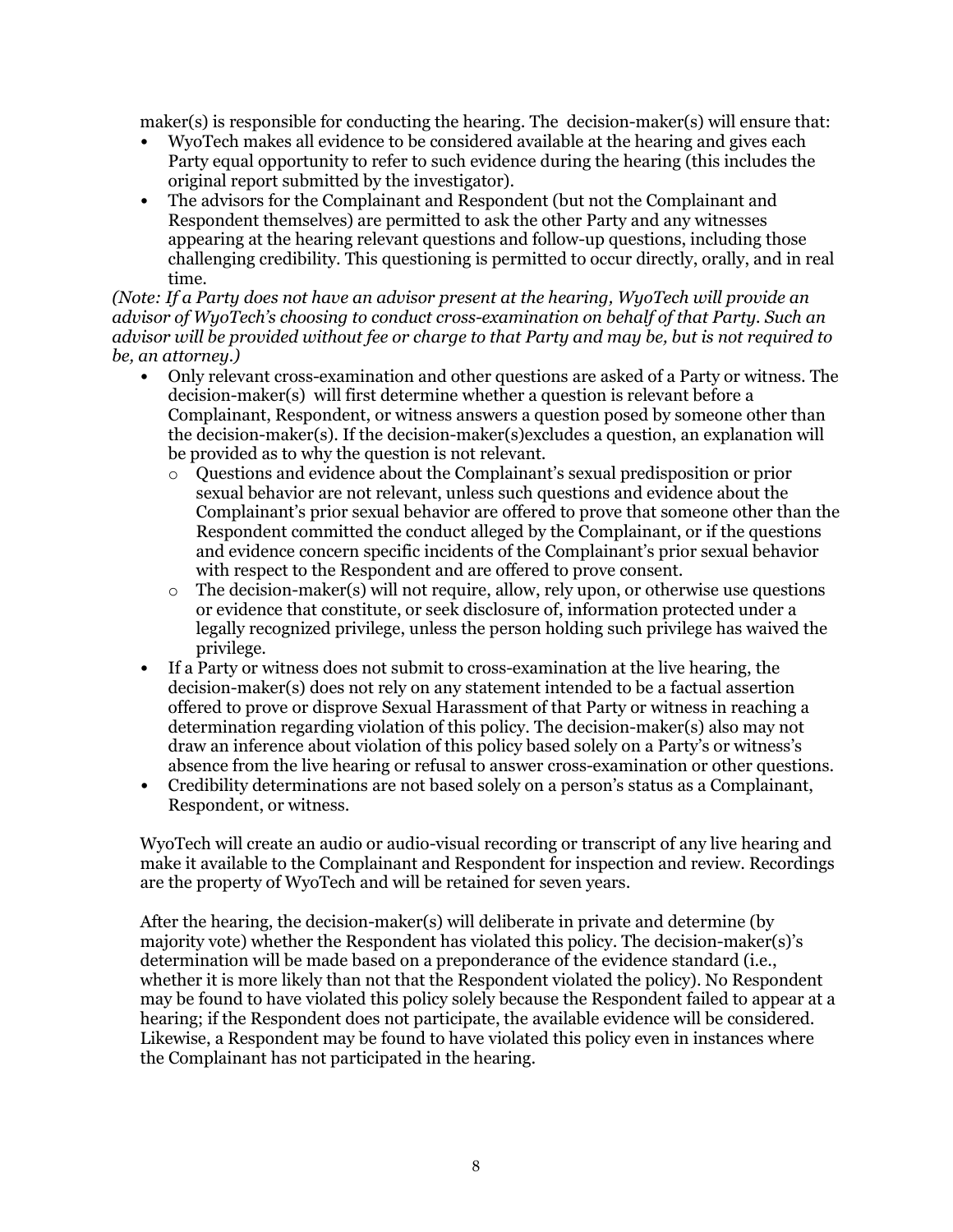### 10. Written Notice of Determination

Based on all relevant evidence obtained during the investigation and hearing, the decisionmaker(s) shall issue a written determination. The written determination will include a determination of responsibility as well as a written finding of facts. The determination will include a description of the procedure from filing the Formal Complaint through the hearing and clearly state a conclusion regarding whether the alleged conduct occurred as alleged or at all and support each conclusion with the rationale relied upon. The written determination will also indicate the sanctions imposed on the Respondent and whether remedies will be provided to the Complainant. Refer to subsection #12 of this policy for possible sanctions.

WyoTech will provide the written determination to the Complainant and the Respondent simultaneously and within 14 days of the hearing. The determination regarding violation of this policy becomes final either on the date that WyoTech provides the Complainant and the Respondent with the written determination of the result of the appeal, if an appeal is filed, or if an appeal is not filed, the date on which an appeal would no longer be considered timely.

### 11. Appeals

The Complainant and Respondent may appeal a determination regarding whether the Respondent violated this policy, and may also appeal WyoTech's dismissal of a Formal Complaint or any allegations therein, on the following grounds:

- Procedural irregularity that affected the outcome
- New evidence that was not reasonably available when the determination of responsibility was made that could affect the outcome
- The Title IX personnel had a general or specific conflict of interest or bias that affected the outcome

The decision-maker for the appeal will be unbiased and appropriately trained and will not be the same person as the investigator, the Title IX Coordinator, or any decision-maker from the hearing for the same matter.

All appeal procedures will apply equally to both Parties. Appeals must be filed with the Title IX Coordinator within ten (10) calendar days of receipt of the written determination or notice of dismissal, as applicable. The written appeal must be limited to 10 pages, double spaced, 12-point font.

If either the Complainant or the Respondent files an appeal, WyoTech will notify the other Party in writing. Both the Complainant and the Respondent will have a reasonable, equal opportunity to submit a written statement in support of or challenging the outcome, which must be received by the decision-maker for the appeal within 14 days of receipt of the notice that an appeal has been filed.

Within 30 days of the deadline for Parties to submit written statements in support of or challenging the outcome, the appeal decision-maker will issue a written decision describing the result of the appeal and the rationale for the result, which will be provided simultaneously to the Complainant and the Respondent. The decision of the decisionmaker for any appeal is final.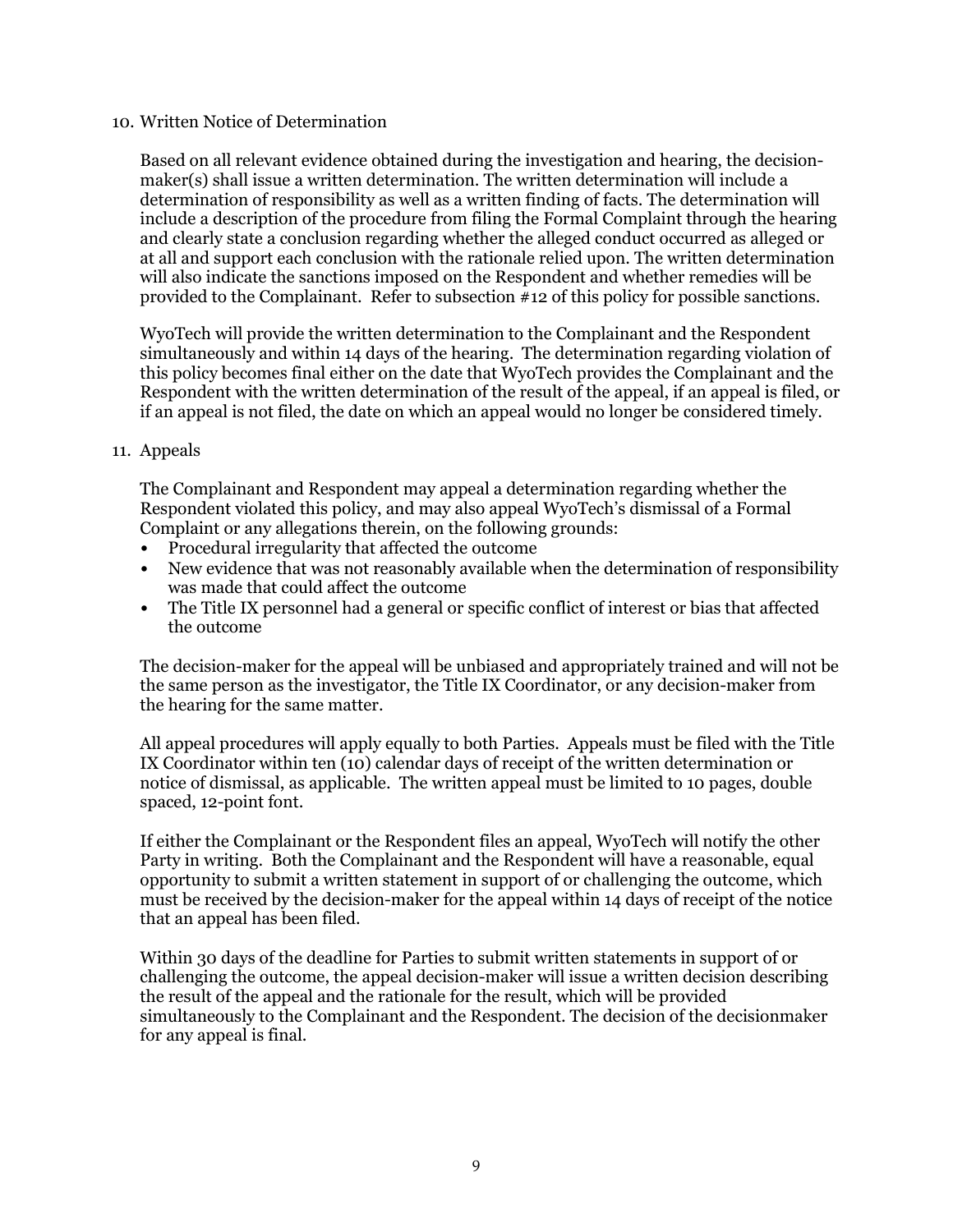## 12. Sanctions and Remedies

Sanctions will not be imposed on a Respondent unless the investigation and hearing procedures or the informal resolution procedure in this policy have been followed. Sanctions will be determined on a case-by-case basis. The sanctions that may be imposed on a Respondent for violation of this policy may include, but are not limited to following:

For WyoTech Employee:

- Warning A verbal or written notice that an employee has not met WyoTech's conduct expectations.
- Training One or more sessions that an employee is required to complete to WyoTech's satisfaction on a required topic.
- Probation  $-A$  written reprimand with stated conditions in effect for a designated period of time, including the probability of more severe disciplinary sanctions if the employee does not comply with WyoTech policies or otherwise does not meet WyoTech's conduct expectations during the probationary period.
- Unpaid leave Unpaid leave from employment with WyoTech for a defined period of time, after which the employee may be eligible to return to active employment.
- Limiting order Restriction on an employee's permission to be in the same proximity as another team employee and/or others, with the parameters of the restriction to be defined by WyoTech.
- Termination of employment Separation of an employee's employment with WyoTech.

For students:

- Warning A verbal, written, or final notice that the student has not met WyoTech's conduct expectations.
- Training One or more sessions that the student is required to complete to WyoTech's satisfaction on a required topic.
- Probation  $-A$  written reprimand with stated conditions in effect for a designated period, including the probability of more severe disciplinary sanctions if the student does not comply with WyoTech policies or otherwise does not meet WyoTech's conduct expectations during the probationary period.
- Suspension Separation of the student from WyoTech for a defined period, after which the student may be eligible to return. Conditions for readmission may be specified.
- Suspension of Services Ineligibility to receive specified services or all WyoTech services for a specified period, after which the student may regain eligibility. Conditions to regain access to services may be specified.
- Dismissal Separation of the student from all WyoTech locations and eligibility to return at a specified date.
- Expulsion Permanent separation of the student from all WyoTech locations and ineligibility to receive specified or all WyoTech services.
- Ineligibility for Services Permanent ineligibility to receive specified or all WyoTech services.
- Limiting Order Restriction on a student's permission to be in the same proximity as the Complainant and/or others, with the parameters of the restriction to be defined by WyoTech.
- Other: Other sanctions may be imposed instead of, or in addition to, those specified here.

If a Respondent is not an employee or a student of WyoTech, WyoTech may impose variations of the sanctions listed above that correspond to WyoTech's relationship with the Respondent, e.g., termination of contract, ineligibility for future contracting or services.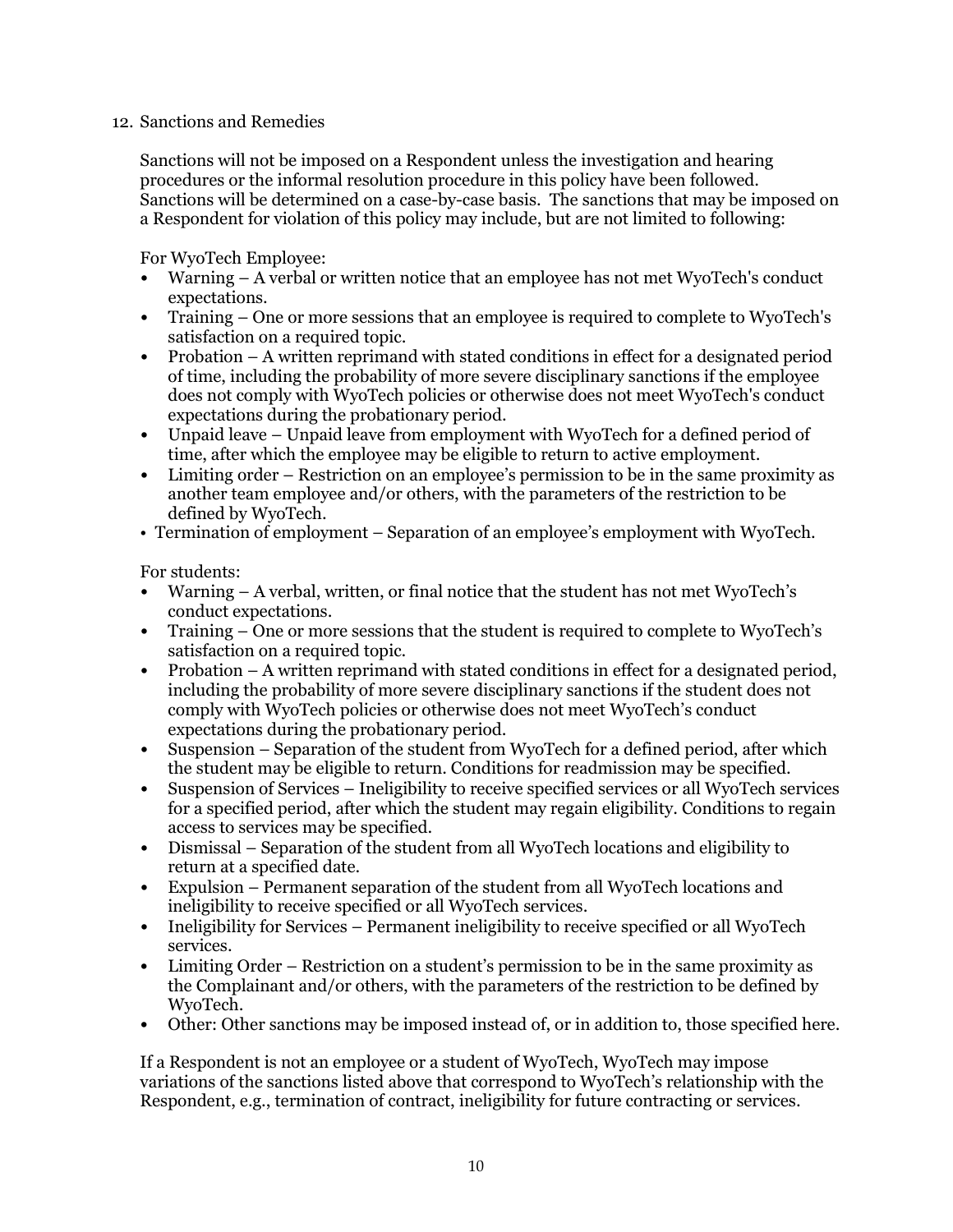More than one sanction may be applied to the same Respondent as a result of a single violation. The listing of the sanctions should not be construed to imply that Respondents are entitled to progressive discipline, or that the employment relationship between WyoTech and its employee is anything other than at-will. The sanctions may be used in any order and/or combination that WyoTech deems appropriate for the conduct in question.

The Title IX Coordinator may also implement remedies designed to restore or preserve equal access to WyoTech's Educational Programs or Activities. Remedies include efforts similar to Supportive Measures, but when imposed as a remedy, a measure need not be nondisciplinary or non-punitive and need not avoid burdening the Respondent.

Remedies will not be granted to a Complainant unless the investigation and hearing procedures or the informal resolution procedure in this policy have been followed.

#### 13. Retaliation

Retaliation against any individual for exercising rights under Title IX, including the participating in or refusing to participate in the filing of a Formal Complaint, the investigation, or any proceeding or hearing is prohibited. Examples of prohibited retaliation include intimidation, threats, coercion, or discrimination, and specifically include bringing charges against an individual for student code of conduct violations that do not involve sex discrimination or Sexual Harassment but arise out of the same fact or circumstances as a report or complaint of sex discrimination or Sexual Harassment.

Exercising rights protected under the First Amendment does not constitute retaliation. In addition, charging an individual with a Code of Conduct or other policy violation for making a materially false statement in bad faith in the course of a Formal Complaint, investigation, or hearing proceeding under this policy does not constitute retaliation; provided, however, that a finding that a Respondent did or did not violate this policy, alone, is insufficient to conclude that any Party made a materially false statement in bad faith.

A report of retaliation related to an investigation of Sexual Harassment will be treated as a report under this policy, which may be consolidated with the other report(s) or Formal Complaint(s) to which it is related.

#### 14. Time Frame for Completion of Entire Grievance Process

The timeframes stated in this policy estimate adequate time to resolve a Formal Complaint where the Parties, witnesses, and evidence is readily available, and interviews, meetings, and hearings are able to be scheduled without delay. Circumstances in individual cases may cause temporary delays, necessitating limited extension of stated time frames for good cause, including but not limited to the absence or unavailability of a Party, a Party's advisor, or a witness; concurrent law enforcement activity; or the need for language assistance or accommodation of disabilities.

Any delay or extension of the grievance process will be temporary, limited and for good cause and WyoTech shall notify the parties of the circumstances giving rise to the need for any short-term delay or extension.

### 15. Recordkeeping

WyoTech shall maintain records of Title IX activities as required by law, including records of:

• Documentation of outreach to Complainants in response to a report within scope for this policy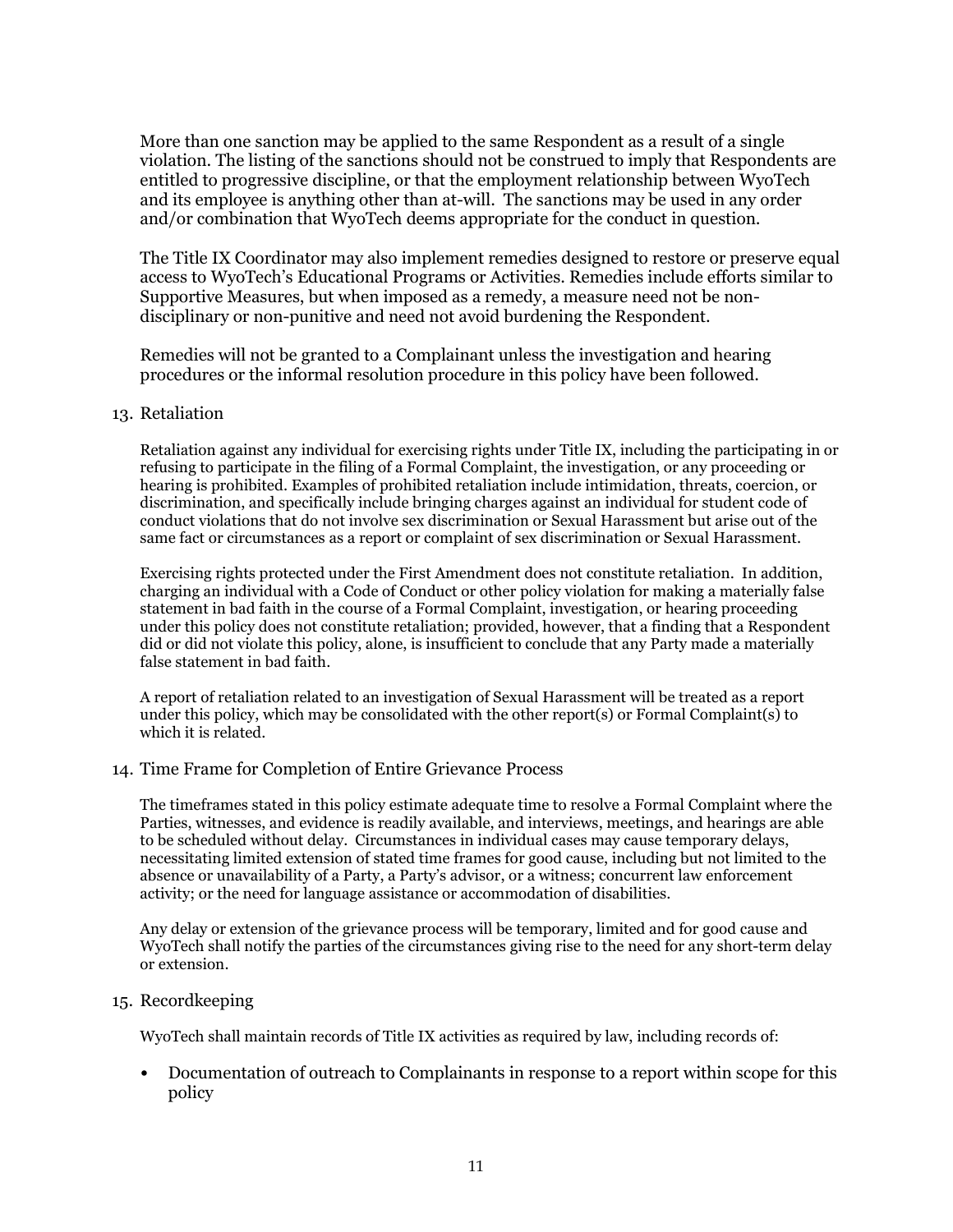- Formal Complaints
- Written notices of allegations
- Investigation reports (including any appended evidence)
- Notices regarding informal resolution, if appropriate
- Informal resolution agreements and/or other documentation evidencing the terms of an informal resolution, if appropriate
- Written notices of determination
- Appeals
- Written notices of appeal
- Written notices of appeal determination
- Hearing transcripts or recordings
- Documentation of Supportive Measures provided or offered (to the extent not contained in other listed documentation)
- Documentation of sanctions imposed on a Respondent (to the extent not contained in other listed documentation)
- Documentation of remedies provided to a Complainant (to the extent not contained in other listed documentation)
- Materials used to train Title IX Coordinators, investigators, decision-makers, and individuals who facilitate an informal resolution process

# 16. Training

The Title IX Coordinator and all personnel involved in the facilitation of the Title IX process outlined in this policy shall be trained on the following topics:

- The definition of Sexual Harassment under Title IX and this policy,
- The scope of the school's education program or activity
- How to conduct an investigation and grievance process, including hearings, appeals, and informal resolution process, as applicable; that comply with the Title IX and the requirements of this policy,
- How to serve impartially, including by avoiding prejudgment of the facts at issue, conflicts of interest, bias and sex stereotypes

Investigators and decision-makers will receive training on issues of relevance of questions and evidence, including when questions and evidence about the Complainant's sexual predisposition or prior sexual behavior are not relevant. In addition, investigators and decision-makers will be trained on how to apply any technology to conduct live hearing and how to create investigative report that fairly summarizes relevant evidence.

All training can be viewed at:

[https://www.accsctraining.org/course/compliance/CM140/title+ix+and+vawa+training%3A+building+s](https://www.accsctraining.org/course/compliance/CM140/title+ix+and+vawa+training%3A+building+safer+campuses) [afer+campuses](https://www.accsctraining.org/course/compliance/CM140/title+ix+and+vawa+training%3A+building+safer+campuses)

# 17. Additional Information

Students and employees may contact the Title IX Coordinator with any questions related to this policy. In addition, the U.S. Department of Education Office for Civil Rights ("OCR") investigates complaints of unlawful harassment of students in educational programs or activities. This agency may serve as a neutral fact finder and will attempt to facilitate the voluntary resolution of disputes with the parties. For more information, visit the OCR website at http://www.hhs.gov/ocr/. To the extent that an employee or contract worker is not satisfied with WyoTech's handling of a complaint, he or she may also contact the appropriate state or federal enforcement agency for legal relief.